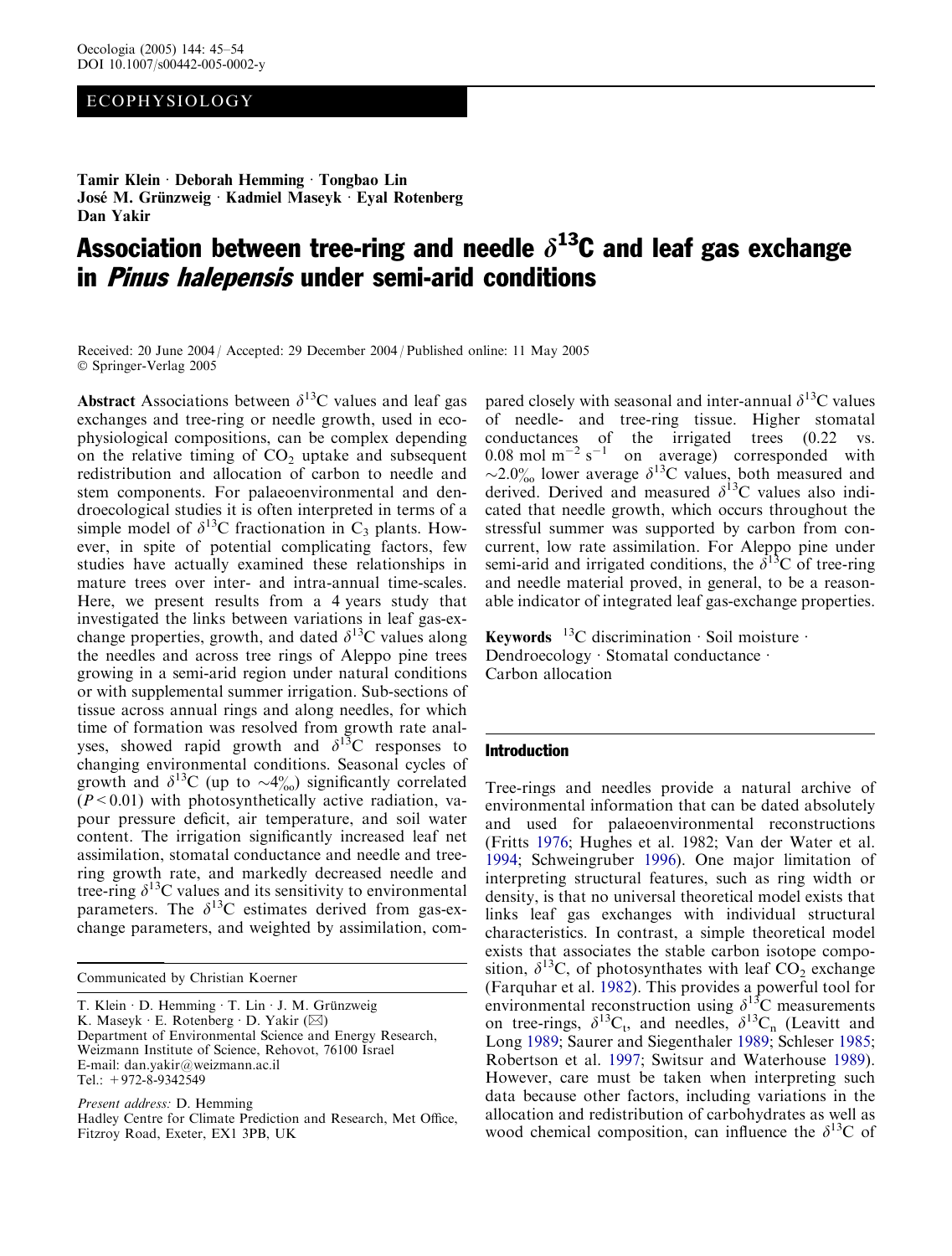photosynthates and their translation into tree-ring and needle tissue (Gleixner [1993](#page-8-0); Ogle and McCormac [1994](#page-8-0); Loader et al. [1995](#page-8-0); Terwilliger [1996;](#page-9-0) Schleser et al. [1999](#page-9-0); Hemming et al. [2001](#page-8-0); Tcherkez et al. [2003](#page-9-0)). Although the reliability of a simple  $\delta^{13}$ C fractionation model has been verified using on-line techniques (Evans et al. [1986](#page-8-0)), few such studies exist for mature tree species over multi-seasonal time periods (Dawson et al. [2004\)](#page-8-0). These studies are particularly important because the time lags between  $CO<sub>2</sub>$  uptake and carbon fixation into structural components may be the longest for the tree systems, and this may cause significant differences in the  $\delta^{13}$ C of newly assimilated carbohydrates and that fixed as needle or tree-ring tissue (Marshall and Monserud [1996\)](#page-8-0). Furthermore, trees in the semi-arid sites are relatively less studied but can provide information on ecophysiological and climatic aspects of an important climatic zone in the current terrestrial biosphere as well as under different climate scenarios (Fang and Epstein [1995\)](#page-8-0).

Here, we examine the seasonal growth and  $\delta^{13}C$  responses of tree-rings and needles of Aleppo pine trees growing in Yatir forest, Israel, to natural (semi-arid) and irrigated environmental conditions. Specifically, we test the assumption that  $\delta^{13}C_t$  and  $\delta^{13}C_n$  values of the wholetissue represent an integrated record of prevailing leaf gas-exchange processes, measured regularly throughout the two growth seasons.

#### Materials and methods

### Site description

Yatir forest is an Aleppo pine (Pinus halepensis Miller) dominated afforestation located at the northern edge of the Negev desert (31°20′N, 35°00′E,  $\sim$ 650 m a.s.l) and covering an area of 2,800 ha. The forest was initially planted in the mid-1960s, largely for landscaping and recreation purposes. Stand densities are  $\sim$ 360 trees ha<sup>-1</sup> on predominantly light brown Rendzina, 25–100 cm deep. The general climatic regime is Mediterranean; a prolonged summer drought period from May to October (average temperature  $\sim$ 28°C) is followed by a winter period of moderate precipitation (annual mean is  $\sim$ 270 mm) and temperature ( $\sim$ 15°C).

#### Irrigation experiment

Between 15 May [2001](#page-8-0) and 15 November 2002 gravitational drip irrigation, 3.5–4.0 mm of  $H_2O$  day<sup>-1</sup> was supplied to 15 trees. This rate of irrigation was chosen to best simulate average winter precipitation amounts. During the rainy and winter months, soil moisture levels were maintained relatively constant by supplying water only when the monthly precipitation was below 100 mm. Trees growing under natural moisture levels surrounding (within 30 m) the irrigation experiment were used for control measurements. The term

'irrigated' will be used to refer to the trees selected for irrigation (regardless of whether they were experiencing irrigation or not), and 'control' to the trees growing outside the irrigation plot.

Meteorological and physiological measurements

Since May 2000 an eddy covariance flux tower, located within Yatir forest at the 'tower plot' (1.2 km northeast of the irrigated plot), has provided continuous (averaged every 30 min) in situ measurements of  $CO<sub>2</sub>$ , water vapour and energy fluxes, together with an array of other hydrological and meteorological observations; including air temperature, relative humidity, precipitation and soil temperature and moisture (Rotenberg et al., in preparation). Fortnightly measurements of trunk growth and needle extension were made on  $\sim$ 10 trees per plot and 5 needles per tree at the tower, control and irrigated plots. Band dendrometers and calipers were used to record trunk and needle growth with a precision of 0.1 mm.

Leaf gas-exchange measures

During the irrigation experiment (15 May [2001](#page-8-0) to 15 November 2002) leaf gas-exchange properties, such as net assimilation  $(A)$ , stomatal conductance  $(g_s)$  and leaf internal  $CO<sub>2</sub>$  concentration  $(C<sub>i</sub>)$ , were measured on ten control and ten irrigated plot trees (Grünzweig et al. [2003;](#page-8-0) Lin et al., in preparation). Measurements were made every 1–2 weeks on sunlit needles on the south side of trees using a LI-6400 Photosynthesis System (Licor Inc., Lincoln, NE, USA). Up to five cycles of measurements were made throughout a day and the averages of all diurnal measurements were used in this analysis. To compare directly the leaf gas-exchange measurements with the observed  $\delta^{13}C_t$  and  $\delta^{13}C_n$  values,  $\delta^{13}C$  was estimated from the following basic equation of  $\delta^{13}$ C fractionation in  $C_3$  plants (Farquhar et al. [1982\)](#page-8-0) using the gas exchange derived values of  $C_i$ :

$$
\delta^{13}C_{gx} = \delta^{13}C_a + a + (b - a) \times \frac{C_i}{C_a}
$$
 (1)

where,  $\delta^{13}C_{gx}$  is the gas-exchange derived  $\delta^{13}C$ ,  $\delta^{13}C_{a}$  is the  $\delta^{13}$ C of atmospheric CO<sub>2</sub>, *a* is the maximum <sup>13</sup>C fractionation from diffusion of  $CO<sub>2</sub>$  into the leaf  $(-4.4\%)$ , *b* is the maximum <sup>13</sup>C fractionation from carboxylation reactions ( $-27\%$ ), and  $C_1$  and  $C_a$  are CO<sub>2</sub> concentrations in the leaf intercellular cavity and atmosphere respectively.

This simplified version of the discrimination model, assumes that the effects of respiration on  $\delta^{13}C_{gx}$  could be neglected in context of this study.  $C_a$  for the relevant dates were obtained from  $CO<sub>2</sub>$  concentration measured at the Yatir flux tower. However, due to the lack of continuous  $CO_2$  measurements at Yatir,  $\delta^{13}C_a$  data was obtained from bi-weekly NOAA-CMDL flask sampling measurements made on air collected at Sede Boker, a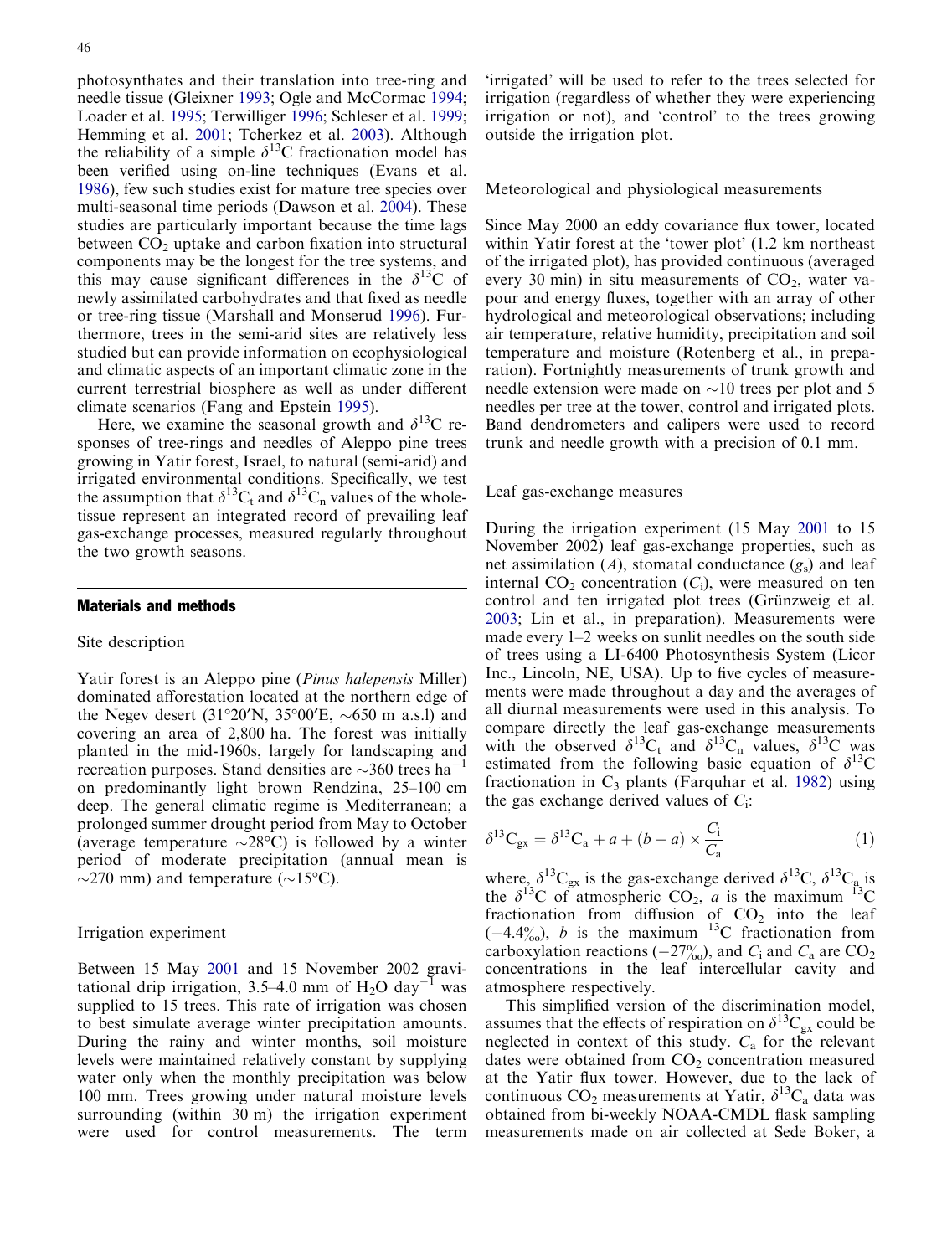<span id="page-2-0"></span>sparsely vegetated, desert site  $\sim$  50 km south of Yatir forest (http://www.cmdl.noaa.gov/index.html). Since  $CO<sub>2</sub>$  concentrations measured in Sede Boker showed excellent agreement with those measured at the Yatir sites, they were confidently used. As single  $\delta^{13}C_{gx}$  values do not necessarily reflect a period of tree-ring or needle formation it may be misleading to compare  $\delta^{13}C_{gx}$  with  $\delta^{13}C_t$  and  $\delta^{13}C_n$  values directly. Therefore, where annual averages are compared, the  $\delta^{13}C_{gx}$  results are actually weighted averages. Each  $\delta^{13}C_{gx}$  measurement was multiplied by the proportion of  $A$  on the specific day of  $\delta^{13}C_{gx}$  determination relative to the sum of A over the period of tree-ring or needle formation. In this way, times of high assimilation by the tree, which contribute significantly to tissue formation, (and hence bias annual averages of  $\delta^{13}C_t$  or  $\delta^{13}C_n$ ) are reflected in higher weighings given to the corresponding gas-exchange measurements.

#### Tree-core and needle samples

Tree-cores and needles were sampled from ten irrigated and ten control trees. From each tree, two trunk cores (6 mm diameter) were collected, at a height of 1.3 m and at 0°N and 180°S. Three needles were collected from each of the last three annual age classes from the same trees and directions (usually Aleppo pine in Yatir forest retains needles for 2–4 years). All samples were ovendried at 80°C prior to analyses.

#### Basal area increment calculation

Tree-cores were sanded to reveal the tree-ring cellular structure before the widths of the last four rings were measured (with precision of 0.1 mm) using calipers and a binocular microscope. The four ring widths measured from each core were cross matched graphically, comparing intra- and inter-tree-cores from the same plot. Tree-ring width chronologies were constructed by averaging the width sequences from each tree. To provide a

measure of the changes in surface area of each increment around the entire trunk, these chronologies were converted to tree basal area increment, BAI:

$$
BAI_n = \pi r_n^2 - \pi r_{n+1}^2 \tag{2}
$$

where,  $n$  is the number of tree rings (increasing towards the tree centre) from the outermost whole ring (where  $n=1$ ,  $r_n$  is the radius at breast height (1.3 m) minus the radial increment contributed by bark and the current year partial ring formation at  $n=1$ , and  $r_{n+1}$  is the radius at increment  $n+1$ , calculated by subtracting the width of the *n* increment from  $r_n$ . The average BAI for the irrigated and control plots were determined separately by averaging all tree BAI chronologies per plot.

Tree-ring and needle  $\delta^{13}$ C

The whole-wood sample materials of 0.1–0.4 mg, taken from ten equal inter-annual sub-sections from the same tree-ring or needle, were weighed into tin foil capsules (Elemental Microanalysis Ltd.  $3\times 5$  mm #D1002). For particularly narrow tree-rings it was only possible to slice seven equal sub-sections. As formation of the tree tissue is not equally distributed along the year, these subsections were further subjected to careful dating, according to the specific growth curve (see below). Sample  $\delta^{13}$ C values were determined with an elemental analyzer (Carlo Erba 1108) linked to a continuous flow isotope ratio mass spectrometer (Optima, Micromass, UK).

To minimize the number of analyses, but retain representative  $\delta^{13}$ C variations among trees, a test was conducted on intra-tree needle  $\delta^{13}$ C values using 2001's needles from north- and south-sides of a control and an irrigated tree. From these data, it was evident that intratree  $\delta^{13}C_n$  variations were negligible relative to seasonal fluctuations ( $P=0.87$  for control tree-rings;  $P=0.68$  for irrigated tree-rings; data not shown). Therefore, further  $\delta^{13}$ C analyses were made on a single needle and tree-core from the south-side of six trees: three irrigated and three controls. The  $\delta^{13}$ C results are expressed in delta notation

percent of irrigated and control  $(n=8)$  needles. *Error bars* indicate the standard error of the mean. b Cumulative growth percent of irrigated  $(n=4)$  and control  $(n=8)$  stems, where 100% is the complete annual growth of irrigated or control stems, respectively  $(\sim 1,000 \text{ mm}^2 \text{ or } \sim 4,000 \text{ mm}^2,$ see Figure, year 2002); Slopes represent growth rate by percent. Error bars indicate the standard error of the mean

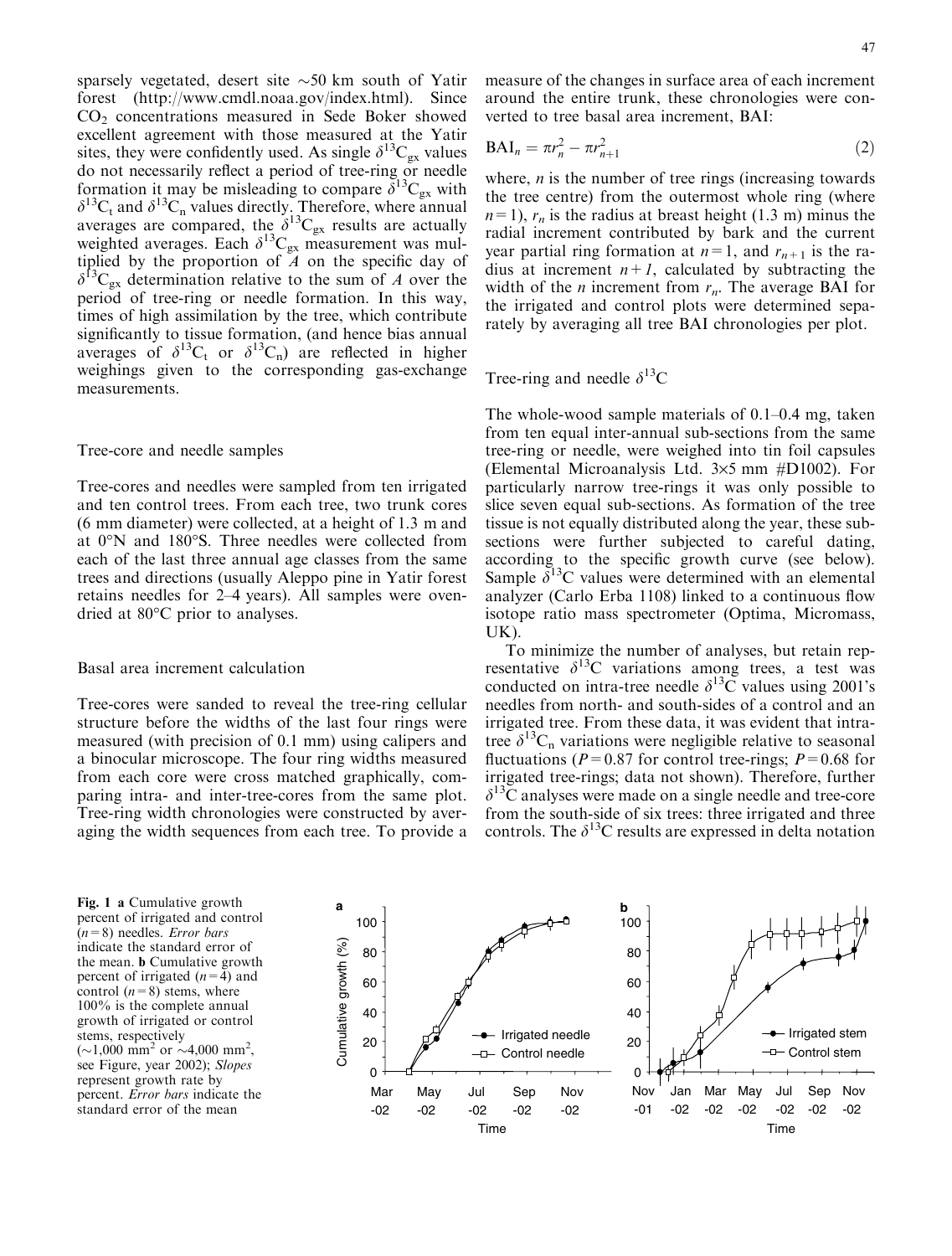<span id="page-3-0"></span>as parts per thousand  $\binom{0}{00}$  deviations from the VPDB international carbon isotope standard (Coplen [1994\)](#page-8-0).

Growth rates and dating of tree-ring and needle sub-sections

Tree-trunk and needle growth measurements were made on trees in the irrigated and control plots (ten trees in each). Dendrobands were installed on all study trees, and both stem and needle (measured on marked branches) increments were measured fortnightly. The control trees were a part of a larger-scale, long-term monitoring program of growth pattern analysis (Lin et al., unpublished results). To compare  $\delta^{13}C_t$  and  $\delta^{13}C_n$  results with gas-exchange and meteorological data of particular dates, the period of formation of each sub-section was estimated. For this purpose, empirical needle and treering growth curves were constructed by plotting the cumulative ring width or needle length taken from the individual dendroband and needle-length observations  $(in \% of whole ring width or needle length)$  as a function of the date of the individual observations. Points along these curves  $(y-axis)$  were then applied to the observed growth curves reported in Fig.1 [to extract the estimated](#page-2-0) date of formation (x[-axis\). Date estimates were verified](#page-2-0) [by comparison with dendroband and needle length](#page-2-0) [measurements made concurrently on trees growing at](#page-2-0) [the flux tower plot, and with reference to total tree-ring](#page-2-0) [widths. Each date represents the central date of each](#page-2-0) [sub-section formation period.](#page-2-0)

## **Results**

# Tree-ring and needle growth

The well-calibrated growth rate analyses of the Aleppo pine growth at this site highlighted an unusual feature; the relative timings of BAI and needle extension were offset into two distinct periods. Trunk-growth rate maxima occurred in winter, November–April, whereas, needles emerged in April and extended throughout spring and summer (Fig. [1\). The period of needle growth](#page-2-0) [was highly conserved regardless of environmental con](#page-2-0)[ditions \(e.g. irrigation\), and total needle extension \(e.g.](#page-2-0)

[short and long needles grew within the same seasonal](#page-2-0) window; Fig. [1a\). In contrast, stem growth for irrigated](#page-2-0) [trees occurred between October and August, which was](#page-2-0)  $\sim$  [4 months longer than that of non-irrigated trees](#page-2-0) [\(Fig.](#page-2-0) 1b).

Annual BAI was not significantly different between trees in the control and irrigated plots during non-irrigation years. However, with supplemental summer irrigation, the average BAI and needle extension were, on average, significantly larger than those of the control trees, 325% and 13.5% respectively, and the variance between trees was higher (Fig. [2, Table](#page-8-0) 1). In 2001, when irrigation commenced in the middle of the stem growth season, average BAI was 250% higher in irrigated trees, and this increased to 400% in 2002, under full-season irrigation. Needles of irrigated trees were also significantly longer, by 27%, during the first year of irrigation, but not significantly different in 2002. However, in 2003, when no irrigation was applied to the irrigated plot trees, their needle length was significantly lower than those of control plot trees.

Tree-ring and needle  $\delta^{13}$ C

The values of  $\delta^{13}C_n$  were typically lower, by  $\sim 2\%$ , than  $\delta^{13}C_t$  values during the same growth period, regardless of the irrigation conditions (Fig. 3, Table [2, compare](#page-4-0) [upper row to third below, and fifth row to seventh\). Like](#page-4-0) [the](#page-4-0) [BAI](#page-4-0) [results,](#page-4-0) [annual](#page-4-0) [average](#page-4-0)  $\delta^{13}C_t$  and  $\delta^{13}C_n$  [were](#page-4-0) [not significantly different between the irrigated and](#page-4-0) [control plot trees during the non-irrigation years \(aver](#page-4-0)age difference=0.5 $\frac{\%}{\%}$ , P > 0.05). However, under irri[gated conditions in](#page-8-0) 2001 and 2002,  $\delta^{13}C_t$  and  $\delta^{13}C_n$ values were significantly lower, by an average of  $1.5\%$ and  $2.5\%$  respectively, than those of control plot trees (Table [2, under '2001](#page-8-0)' and '2002' columns, compare upper row to fifth below, and third row to seventh).

Clear seasonal cycles existed in tree-ring sub-section  $\delta^{13}C_t$  values of the irrigated and control trees (Fig. [3a\).](#page-4-0) [The](#page-4-0) [lowest](#page-4-0)  $\delta^{13}C_t$  [values occurred during the relatively](#page-4-0) [humid and cool winters \(November–April\), and the](#page-4-0) [highest during the dry, hot summers \(May–October\).](#page-4-0) [In](#page-4-0) [accordance](#page-4-0) [with](#page-4-0) [these](#page-4-0) [trends,](#page-4-0)  $\delta^{13}C_n$  [also increased](#page-4-0) [progressively throughout the needle extension period,](#page-4-0) [predominantly dring spring-time \(Fig.](#page-4-0) 3b).

Fig. 2 a Mean BAI and needle length of 2000–2003. Each point represents the mean value of ten trees, except for needles of 2000, where  $n=3$ . *Error bars* indicate the standard error of the means. b A binocular microscope image of two cores taken at 180° from control tree (lower) and a tree from irrigation experiment (*upper*) $(\times 10)$ 



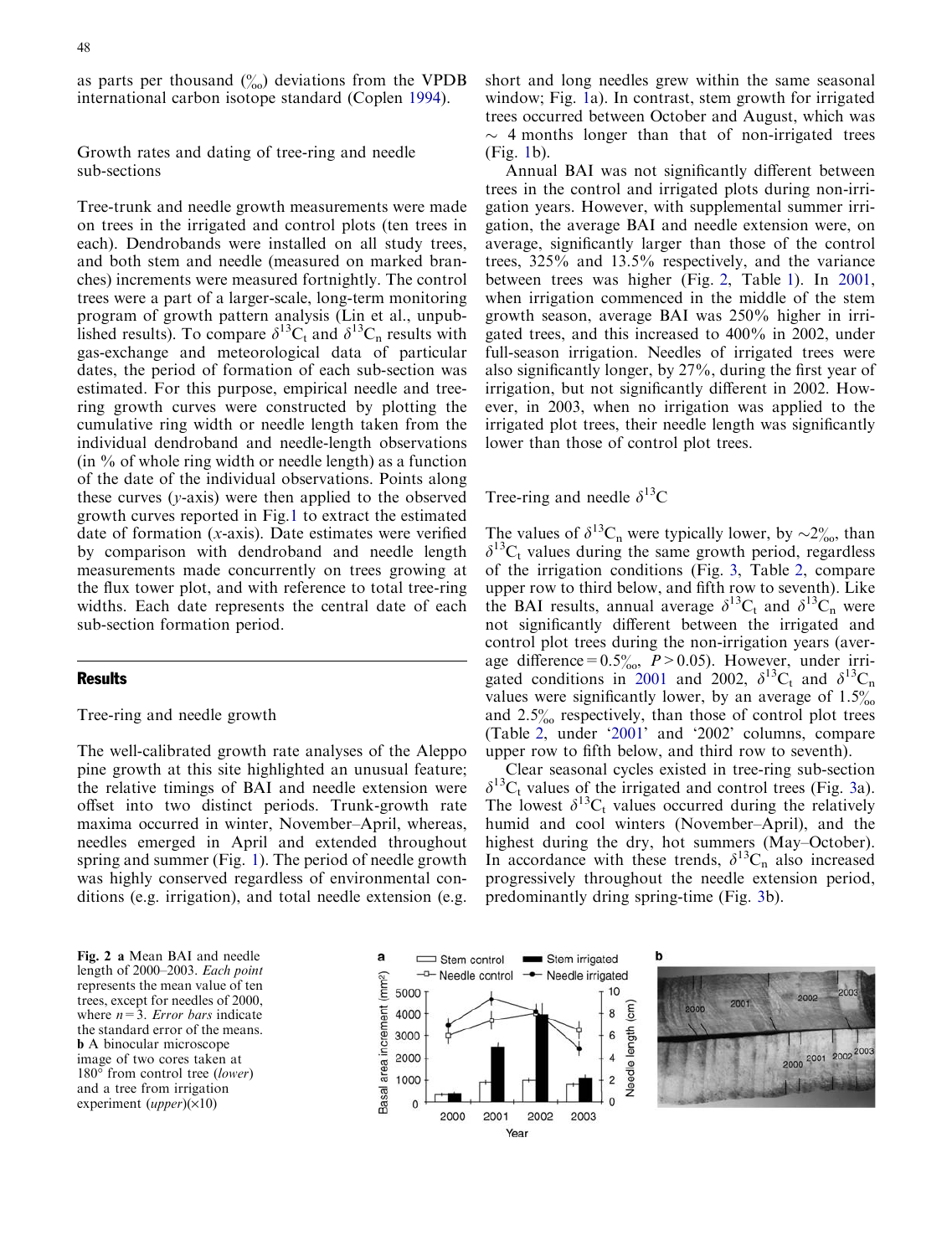<span id="page-4-0"></span>Table 1 Probability (P values) of significant differences between irrigated and control trees, calculated by a two-tailed Student's t test

|                                                                       | 2000                 | 2001                                                  | 2002                                                 | 2003                          |  |
|-----------------------------------------------------------------------|----------------------|-------------------------------------------------------|------------------------------------------------------|-------------------------------|--|
| <b>BAI</b><br>Needle<br>Stem $\delta^{13}C$<br>Needle $\delta^{13}$ C | 0.88<br>0.42<br>0.23 | ${}_{0.001}$<br>${}_{0.001}$<br>0.096<br>${}_{0.001}$ | ${}_{0.001}$<br>0.72<br>${}_{0.001}$<br>${}_{0.001}$ | 0.16<br>0.018<br>0.14<br>0.34 |  |



Fig. 3 a Mean  $\delta^{13}$ C values of stems for 2000–2003. Irrigation period is pointed out as space between two vertical lines. Error bars indicate the standard error of the mean  $(n=1-3)$ . **b** Mean  $\delta^{13}$ C values of needles for [2001](#page-8-0)–2003. Irrigation period is pointed out as space between two vertical lines. Error bars indicate the standard error of the mean  $(n=1-3)$ 

The  $\delta^{13}C_t$  values annually decreased from 2000 to 2003, although, notably high values were again observed during the spring of 2003 (Fig. 3a). This general trend was also apparent in  $\delta^{13}C_n$  values (Fig. 3b), and it correlates with the increase in growth of the control trees from 2000 to 2003 (Fig. [2\). Such high inter-annual](#page-3-0) [variance is common in trees growing in semi-arid con](#page-3-0)[ditions, and it matches with general increase in precipi](#page-3-0)[tation; annual rainfall at Yatir forest was 156, 279, and](#page-3-0) [313 mm in 2000,](#page-8-0) 2001, and 2002, respectively. Nevertheless, during the rainiest year (2003; 365 mm),  $\delta^{13}$ C values of control trees were higher, and their cumulative growth was lower than the previous 2 years. This apparent exception is explained by the special precipitation regime in the winter of 2003 when the rains were scarce during the peak cambial activity period (as reflected by the soil water content in Fig. [4b\), and hence](#page-5-0) [growth](#page-5-0) [slowed](#page-5-0) [down](#page-5-0) [and](#page-5-0)  $\delta^{13}$ C increased.

The values of both  $\delta^{13}C_t$  and  $\delta^{13}C_n$  decreased by ~0.8‰, from -22.0‰ to -22.8‰ and -25.0‰ to  $-25.8\%$  respectively, in the first sub-section following the start of irrigation (Fig. 3, compare ''irrigated'' data points before and after left vertical line). After cessation of irrigation, in 2003, irrigated plot tree-rings maintained generally (but not significantly) lower  $\delta^{13}$ C values,  $\sim 1\%$  lower than control tree-rings. A similar non-significant offset was evident in  $\delta^{13}$ C<sub>n</sub> values for 2003, which were otherwise closely comparable between the plots.

# Relationships between environmental variables and tree-ring and needle  $\delta^{13}$ C

The  $\delta^{13}C_n$  and  $\delta^{13}C_t$  time series were correlated with various environmental parameters measured continuously at the nearby flux tower site: including precipitation  $(P)$ , air temperature (air T), relative humidity (RH), vapor pressure deficit (VPD), photosynthetically active radiation (PAR), soil temperature (soil T) and tower plot soil water content (SWC). Parameters were averaged for 10 days or 1 month prior to the 'central date' of a tree-ring or needle sub-section in order to capture the dominant period influencing the sub-section formation. Pearson correlation coefficients (r) and their significance values  $(P)$  were calculated for control trees from May 2000 to October 2003, and for irrigated trees during the

**Table 2** Mean  $\delta^{13}$ C of tree-ring and needle sub-sections,  $\delta^{13}$ C (n=7–10), and weighted average  $\delta^{13}$ C derived from gas exchange measurements,  $\delta^{13}C_{gx}$  (n=14–17) for each growth year

|           |             |                                            | 2000    | 2001                          | 2002                          | 2003    |
|-----------|-------------|--------------------------------------------|---------|-------------------------------|-------------------------------|---------|
| Control   | <b>Stem</b> | $\delta^{13} \text{C}_t$                   | $-21.7$ | $-22.4$                       | $-22.7$                       | $-23.0$ |
|           | Needle      | $\mathbf{v}_{\rm gx}$<br>$\delta^{13}C_n$  |         | $-22.5$<br>$-23.6$            | $-24.7$<br>$-23.7$            | $-22.7$ |
| Irrigated | <b>Stem</b> | $\delta^{13}C_{gx}$<br>$\delta^{13}C_1$    | $-22.2$ | $-21.8$<br>$-23.2$            | $-23.7$<br>$-24.9$            | $-24.0$ |
|           | Needle      | $\delta^{13}C_n^{\circ}$<br>$s^{13}C_{gx}$ |         | $-25.4$<br>$-25.7$<br>$-24.7$ | $-26.9$<br>$-26.5$<br>$-26.6$ | $-23.1$ |

Individual  $\delta^{13}C_{gx}$  values were weighted by the net photosynthesis during each gas exchange measurement according to the total net photosynthesis during the period of stem or needle growth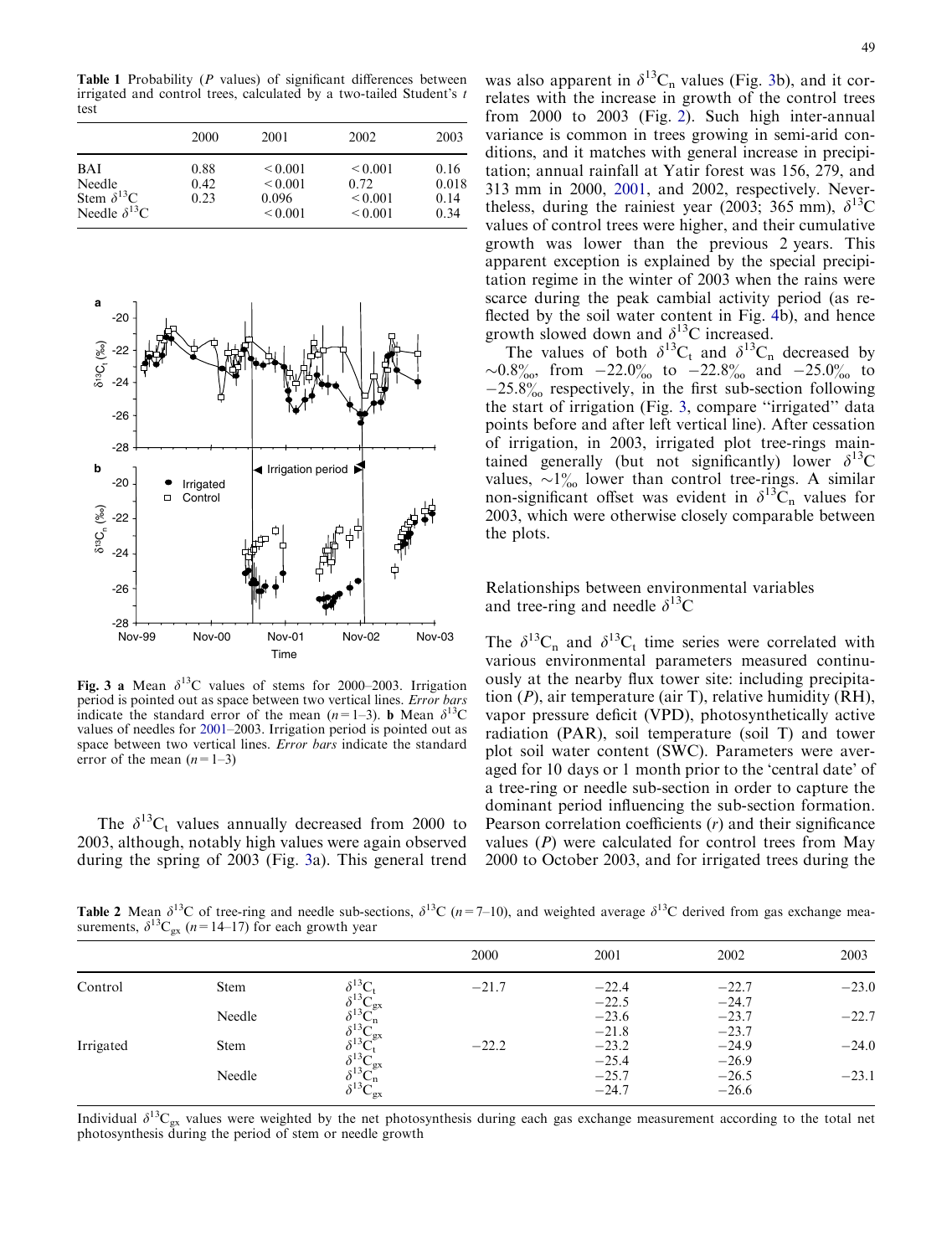<span id="page-5-0"></span>50

Fig. 4 a Monthly mean  $\delta^{13}$ C values of control stems and monthly mean VPD values. Error bars indicate the standard error of the means  $(n=3-6)$ for  $\delta^{13}$ C and  $n=3$  for VPD). **b** Monthly mean  $\delta^{13}$ C values of control needles and monthly measured soil water content values. Error bars indicate the standard error of the mean  $(n=3-9$  for  $\delta^{13}$ C)



irrigation period, 15 May [2001](#page-8-0) to 15 November 2002. The most significant correlations were observed between environmental variables and control plot  $\delta^{13}C_n$  and  $\delta^{13}C_t$ . For stems, strong positive correlations were noted between control  $\delta^{13}C_t$  and PAR (0.68, P < 0.01), VPD (0.59,  $P < 0.01$ ) (Fig. 4a) and air T (0.48,  $P < 0.01$ ), and a negative correlation with  $10-20$  cm SWC  $(-0.48,$  $P < 0.01$ ).  $\delta^{13}C_n$  of the control trees was significantly correlated with  $10-20$  cm SWC  $(-0.79, P < 0.01)$ (Fig. 4b) and air T  $(0.51, P<0.01)$ . For trees in the irrigated plot, however,  $\delta^{13}C_t$  and  $\delta^{13}C_n$  significantly correlated only with PAR  $(0.58, 0.01 < P < 0.05$  and  $-0.55$ ,  $0.01 < P < 0.05$ , respectively). Insignificant correlations were observed between irrigated trees and other environmental parameters, such as VPD, air T and SWC.

Leaf gas exchange

Throughout the irrigation period, average A and  $g_s$ values of irrigated trees were 220% and 290% more  $(A=15.5 \text{ }\mu\text{mol m}^{-2} \text{ s}^{-1}, g_s=0.22 \text{ mol m}^{-2} \text{ s}^{-1})$ , than those measured on control trees  $(A=7.1 \text{ }\mu\text{mol m}^{-2} \text{ s}^{-1}$ ,  $g_s = 0.08$  mol m<sup>-2</sup> s<sup>-1</sup>). Higher rates of *A* and  $g_s$  for irrigated trees occurred during the entire seasonal cycle, although differences between irrigated and control trees were larger during the summer, and the high values for irrigated trees were prolonged into the spring and summer (Fig. 5). Both A and  $g_s$  showed clear seasonal cycles, with maxima during winter, and wide, relatively stable, minima during summer.

During both irrigation years, the average  $\delta^{13}C_{gx}$  for the periods of tree-ring and needle formation, weighted

Fig. 5 Assimilation rates and stomatal conductance in needles of control and irrigated trees. Measurements were taken at late morning (around 11 a.m.), and at about  $\sim$ bi-weekly intervals, during the irrigation period

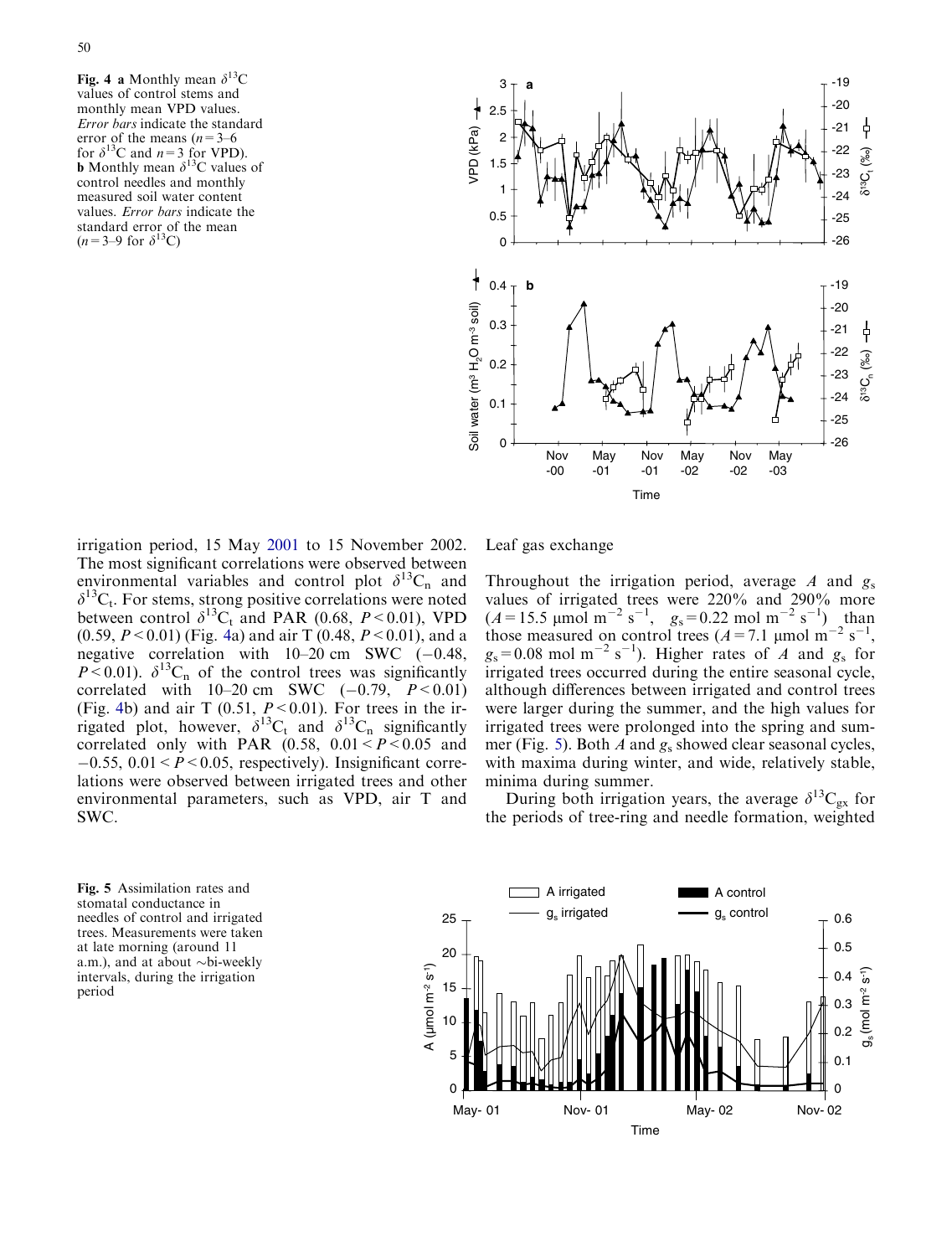by A (see Materials and methods), were significantly lower, by  $\sim 2.8\%$ , in irrigated trees than in controls (Table [2\).](#page-4-0) [Also,](#page-4-0) [average](#page-4-0)  $\delta^{13}C_{gx}$  [values were lower, by](#page-4-0)  $\sim$ 1.0%[, in both irrigated and control trees during the](#page-4-0) [period of tree-ring formation, compared to corre](#page-4-0)[sponding values during needle formation. Between](#page-8-0) 2001 and 2002 the average  $\delta^{13}C_{gx}$  values of all trees decreased by  $\sim$ 2.0 $\%$ . Despite considerable variability between measurements, a general seasonal cycle, of lower  $\delta^{13}C_{gx}$ during winter and higher in the summer, was observed for all trees, although, very low  $\delta^{13}C_{gx}$  values (-28.0%) and  $-29.8\%$  were also produced on 14 July 2002 and 30 August 2002 only in control trees.

# Comparison of  $\delta^{13}$ C values measured and derived from gas exchange

Average  $\delta^{13}C_{gx}$  values of control and irrigated trees and their seasonal trends were generally comparable with the measured  $\delta^{13}C_n$  and  $\delta^{13}C_t$  values (Table 2, Fig. [3\). The](#page-4-0) most significant differences, of  $2.0\%$ , were observed [between](#page-4-0) [average](#page-4-0)  $\delta^{13}C_{gx}$  and  $\delta^{13}C_t$  [in 2002, and the most](#page-4-0) [similar](#page-4-0) [values](#page-4-0) [were](#page-4-0) [noted](#page-4-0) [between](#page-4-0)  $\delta^{13}C_{gx}$  and  $\delta^{13}C_n$  [of](#page-4-0) [the](#page-4-0) [same](#page-4-0) [year.](#page-4-0) [Even](#page-4-0) [when](#page-4-0) [average](#page-4-0)  $\delta^{13}\tilde{C}_{gx}$  [differed sig](#page-4-0)[nificantly](#page-4-0) [from](#page-4-0) [the](#page-4-0) [corresponding](#page-4-0)  $\delta^{13}C_n$  [and](#page-4-0)  $\delta^{13}C_t$  [val](#page-4-0)[ues, offsets between control and irrigated trees were still](#page-4-0) [similar, especially in 2002.](#page-4-0)

A major difference between the  $\delta^{13}C_{gx}$  values and  $\delta^{13}C_n$  and  $\delta^{13}C_t$  was the significantly larger standard deviation (SD) of  $\delta^{13}C_{gx}$ . Irrigated and control tree  $\delta^{13}C_t$ had SD's of 1.3 and 1.1, respectively, and for  $\delta^{13}C_n$  of irrigated and control trees SD were 0.4 and 0.8, respectively, compared with corresponding SD's of 2.0 and 2.5 for the irrigated and control  $\delta^{13}C_{gx}$  time series.

Notably, throughout the season  $\delta^{13}\tilde{C}_n$  and  $\delta^{13}C_t$ series followed the same general trends as  $\delta^{13}C_{gx}$ , although, between June and October 2002,  $\delta^{13}C_{gx}$  values, from the control trees only, were considerably lower, by 5–9‰, than either  $\delta^{13}C_n$  or  $\delta^{13}C_t$ .

## **Discussion**

The significant relationships in the timing and magnitude of  $\delta^{13}C_{gx}$  variations compared with  $\delta^{13}C_n$  and  $\delta^{13}C_t$ values suggest that there is a close link between average leaf-level  $CO<sub>2</sub>$  exchange and carbon deposition in the leaf and stem over seasonal and inter-annual time scales. This experimental verification under field conditions is of significance since it provides evidence for widely accepted, but less examined, assumptions based on variations in tree-rings  $\delta^{13}$ C, and, notably, extends the  $\delta^{13}$ C fractionation model to seasonal time scales. It is clear, from the high variability of  $\delta^{13}C_{gx}$  compared with the relatively conservative range in  $\delta^{13}C_n$  and  $\delta^{13}C_t$  values, that gas-exchange measurements provide snapshots of information that are much more sensitive to short-term variations in conditions, and these can be very different

from the integrated signals provided by structural material. This is particularly highlighted in the results of control plot trees between 18 June and 14 July [2001](#page-8-0) (Figs. 6a, [7a\),](#page-7-0) [when](#page-7-0)  $\delta^{13}C_{gx}$  [decreased from](#page-7-0)  $-19.8\%$  $-19.8\%$  $-19.8\%$  to  $-28.1\%$ [, but no such variations were observed in the](#page-7-0)  $\delta^{13}C_n$  [and](#page-7-0)  $\delta^{13}C_t$  [values, probably because low assimila](#page-7-0)[tion rates during this period meant that little, if any,](#page-7-0) [structural material was formed. Provided that recently](#page-7-0) [assimilated photosynthates are utilised for needle and](#page-7-0) [stem](#page-7-0) [growth,](#page-7-0) [differences](#page-7-0) [between](#page-7-0)  $\delta^{13}C_{gx}$  and  $\delta^{13}C_{p}$  [or](#page-7-0)  $\delta^{13}C_t$  [should](#page-7-0) [be](#page-7-0) [reduced](#page-7-0) [by](#page-7-0) [weighting](#page-7-0) [individual](#page-7-0)  $\delta^{13}C_{gx}$ [values by the corresponding](#page-7-0)  $A$  values. Indeed, weighted [average](#page-7-0)  $\delta^{13}C_{gx}$  [values, and their differences between](#page-7-0) [years and irrigation conditions, compared reasonably](#page-7-0) [well](#page-7-0) [with](#page-7-0) [corresponding](#page-7-0) [average](#page-7-0)  $\delta^{13}C_{n}$  and  $\delta^{13}C_{t}$  [values](#page-7-0) (Table [2\).](#page-4-0) [In](#page-4-0) [accordance](#page-4-0) [with](#page-4-0) A, the  $\delta^{13}$ C signal of tree[rings was sensitive to time and rate of deposition. In](#page-4-0) [2003,](#page-4-0)  $\delta^{13}$ C values of control trees were clearly higher, and [their cumulative growth was lower than the previous](#page-4-0) [2 years, which was in contrast to the expected influence](#page-4-0) [of increased precipitation during that year. We could](#page-4-0) [explain this only by the unusual precipitation patterns in](#page-4-0) [2003, which showed markedly lower precipitation during](#page-4-0) [the peak cambial activity period \(as reflected by the soil](#page-4-0) [water content in Fig.](#page-5-0) 4).

In most cases,  $\delta^{13}C_n$  and  $\delta^{13}C_t$  variations occurred shortly (in the first or second sampling) after a significant environmental change, such as initiation or cessation of irrigation, and the magnitude of the variations



Fig. 6 Mean  $\delta^{13}$ C values measured and calculated from gas exchange measurements of  $C_i$  and using Eq. 1, for control (a) and irrigated (b) stems. These values were not weighted by the net photosynthesis fraction, unlike in Table 2. Error bars [indicate the](#page-4-0) standard error of the means  $(n=1-3)$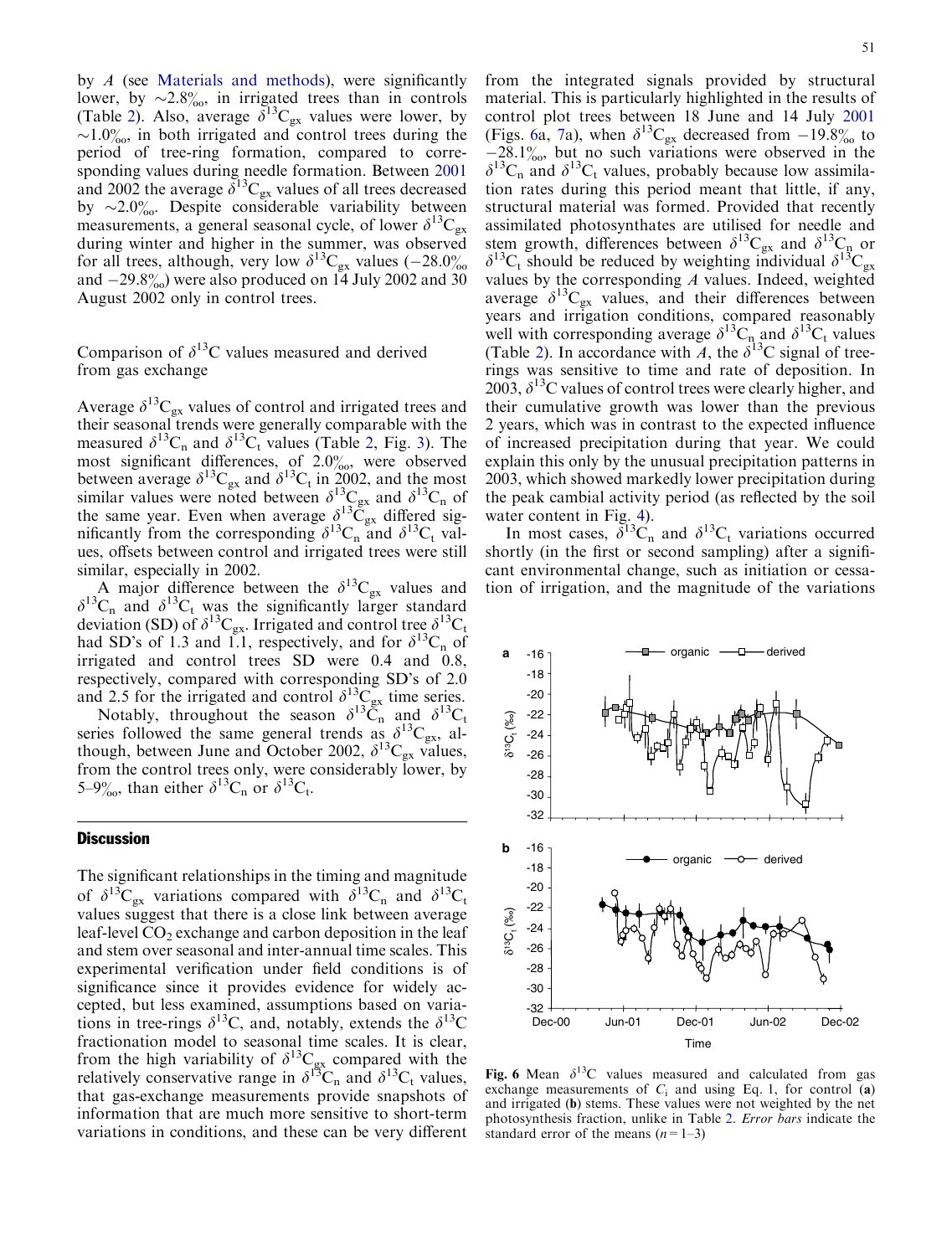<span id="page-7-0"></span>were similar to  $\delta^{13}C_{gx}$  variations. Notably, this provides evidence for a relatively small contribution or effect of stored carbohydrates on the  $\delta^{13}C_n$  and  $\delta^{13}C_t$  values. This is significant, particularly in the light of unusual phenological timings of leaf extension, during the stressful summer, and the very low corresponding assimilation rates. Yet, the results do not provide a clear picture of storage utilisation in these trees. Some clues indicate that storage might be used to buffer fluctuations in carbon supply to growing tissue, both on seasonal and interannual time-scales. Such speculations are consistent with (1) significantly lower  $\delta^{13}\hat{C}_t$  values observed in irrigated plot trees as compared to control plot trees, during the summer of 2003, 10 months after irrigation was stopped, and (2) very stable  $\delta^{13}C_n$  values compared with corresponding highly variable  $\delta^{13}C_{gx}$  values and extremely low A rates during the same periods.

Gas exchange results supported predictions derived using Eq. 1 that higher  $g_s$  was usually translated, via higher  $C_i$  concentrations, into lower  $\delta^{13}C_{gx}$  values, and vice versa. These results also support the needle growth and BAI data, by confirming that irrigated trees experienced considerably higher rates of A and  $g_s$  during the whole year, and particularly in the summer, compared with non-irrigated trees. The rapid response of leaf and stem growth, and  $\delta^{13}$ C to irrigation, and the very low levels of  $A$  and  $g_s$  in control trees during the summer,



Fig. 7 Mean  $\delta^{13}$ C values measured and calculated from gas exchange measurements of  $C_i$  and using eq. 1 for control (a) and irrigated (b) needles during needle growth period of 2002. These values were not weighted by the net photosynthesis fraction, unlike in Table 2. Error bars [indicate the standard error of the means](#page-4-0)  $(n=1-3)$ 

backs up other results which indicated that Aleppo pine is extremely adaptive to environmental variations (Liphschitz and Lev-Yadun [1986](#page-8-0); Schiller 2000), and is a drought-avoiding species (Ferrio et al. [2003\)](#page-8-0). Further, it indicates that needle growth during the summer is predominantly the product of concurrent assimilation rather than utilisation of storage carbohydrates. This notion has recently got additional evidence from measurements on respired  $CO<sub>2</sub>$  in a Mediterranean beech forest (Scartazza et al. [2004](#page-8-0)). Interestingly, inspite of higher soil moisture, the peak in leaf gas-exchange activity remained during winter, indicating that factors other than soil water supply limited A and  $g_s$  in the summer. Some of the likely reasons for this are; (1) Low hydraulic conductivity of pine trees coupled with extremely high VPD during the summer at this location (up to 6.5 kPa on some days; see Fig. [4a for monthly](#page-5-0) [means\), resulting in stomatal closure, \(2\) Other accli](#page-5-0)[matizations to the harsh summer conditions occurred,](#page-5-0) [such as decreases in the pigment content and increases in](#page-5-0) [leaf reflectance \(Lin et al., in preparation\).](#page-5-0)

The results presented here, demonstrate the expected significant influence of water supply on tree growth and leaf gas exchange of Aleppo pine growing in the naturally semi-arid climatic regime at Yatir forest. The higher soil moistures provided by irrigation enabled trees to assimilate more carbon, and extend the dominant period of A and trunk growth well into the dry summer. Such results also indicate that water is, at least in the short term, the major limiting factor for productivity in this ecosystem, and not e.g. nutrients. Division of tree-rings into early and late wood is equally evident in both treatments (Fig. [1b\), though annual tree-rings of](#page-2-0) [irrigated trees were up to 400% wider.](#page-2-0)

Although total needle length varied according to environmental conditions, it was interesting to note that even major changes in soil moisture did not influence the timing of needle extension, which appears to be genetically predetermined, commencing near 1 April and finishing around 15 August. This is significant, as it encompasses the driest and the most stressful period of the year, and it was not clear whether this growth relied on concurrent photosynthetic activity or on mobilisation of stored photosyntates. Either way, it provides the trees a clear advantage for rapidly reaching maximal activity during the following wet period. We measured similar needle lengths for both control and irrigation treatments in 2002, and even shorter needles on post-irrigated trees as compared to control trees, in 2003. Interestingly, these needle extension measurements were from needles of all years collected at one time at the end of the study, however, other growth measurements made during the irrigated years, in [2001–](#page-8-0)2002, showed 33% longer needles for irrigated trees as compared to controls. It is likely that the longer needles of 2002 were shed after irrigation was stopped (as a response to the immediate stress situation), possibly resulting in a bias towards shorter needles in the final estimates. This explanation is consistent with the observation of relatively short needles on the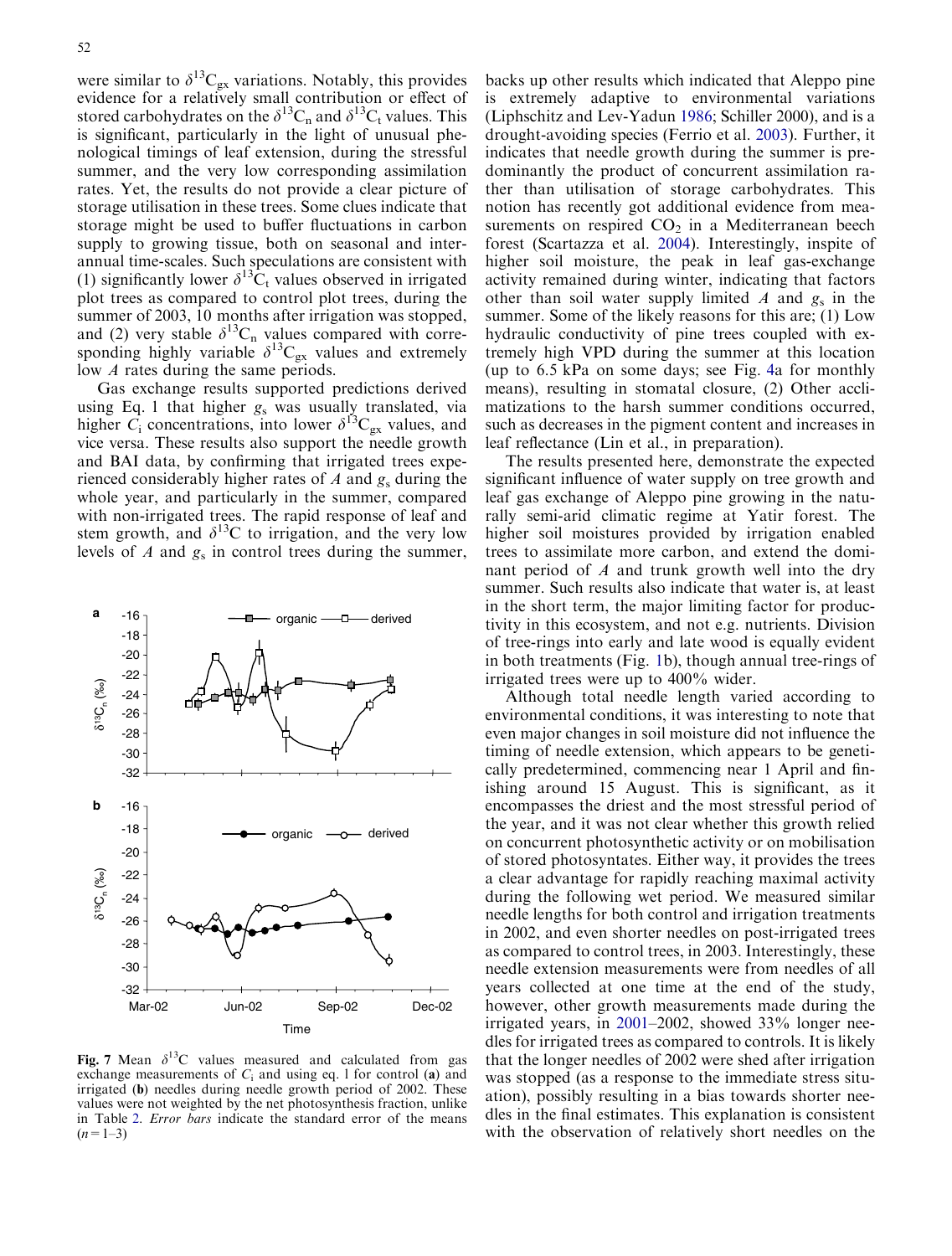<span id="page-8-0"></span>trees in 2003, and with the notion of total leaf area regulation through needle width and density, branching rate, etc. (Melzack et al. 1985; Noormets et al. 2001).

### Conclusions

We presented results from a 4-year study that compared inter- and intra-annual variations in leaf gas-exchange properties, growth, and time-resolved  $\delta^{13}$ C signals along needles and across tree-rings. The trees studied were Aleppo pine growing in a semi-arid region under natural conditions or with supplemental summer irrigation. The results provide experimental verification under field conditions for the association between leaf gas-exchange and leaf and tree-ring  $\delta^{13}$ C. They also broaden these association to seasonal and inter-annual time scales. Specifically, we show:

- 1. A close association between average, assimilationweighted  $\delta^{13}C_{gx}$  and  $\delta^{13}C_{h}$  and  $\delta^{13}C_{t}$
- 2. Indications that needle growth during the stressful dry season was mainly supported by concurrently assimilated carbon
- 3. Stored photosynthates did not significantly affect the dynamic and robust links between  $\delta^{13}C_{gx}$  and  $\delta^{13}C_n$ and  $\delta^{13}C_t$  values under the conditions of this study
- 4. Large enhancements in growth rate with supplemental irrigation, and an associated reduction in sensitivity of the  $\delta^{13}$ C signal to environmental conditions under irrigation
- 5. Tree-ring and needle  $\delta^{13}$ C measurements were sensitive proxies of integrated gas-exchanges, indicating the significance of plant material from semi-arid conditions as a sensitive indicator of environmental fluctuations.

**Acknowledgements** We thank Emanuela Negreanu for technical expertise and help with the  $\delta^{13}$ C analyses. Funding of this project was provided by the Israel Science Foundation (ISF), the European Union (Carboeuroflux), the US-Israel Binational Science Foundation (BSF) and the International Arid Land Consortium (IALC). DH and DY acknowledge the financial support provided through the European Community's Human Potential Programme under contract HPRN-CT-1999-00059, NETCARB. (Declaration: all experiments in this research comply with the current law of Israel.)

#### References

- Coplen TB (1994) Reporting of stable hydrogen, carbon, and oxygen isotopic abundances. Pure Appl Chem 66:273–276
- Dawson TE, Ward JK, Ehleringer JR (2004) Temporal scaling of physiological responses from gas exchange to tree rings: a gender-specific study of Acer negundo (Boxelder) growing under different conditions. Funct Ecol 18:212–222
- Ehleringer JR, Hall AE, Farquhar GD (1993) Stable isotopes and plant carbon-water relations. Academic, San Diego
- Evans JR, Sharkey TD, Berry JA, Farquhar GD (1986) Carbon isotope discrimination measured concurrently with gas exchange to investigate  $CO<sub>2</sub>$  diffusion in leaves of higher plants. Aust J Plant Phys 13:281–292
- Farquhar GD, O'Leary MH, Berry JA (1982) On the relationship between carbon isotope discrimination and intercellular carbon dioxide concentration in leaves. Aust J Plant Phys 9:121–137
- Feng X, Epstein S (1995) Carbon isotopes of trees from arid environments and implications for reconstructing atmospheric CO2 concentration. Geochim Cosmochim Acta 59:2599–2608
- Ferrio JP, Florit A, Vega A, Serrano L, Voltas J (2003)  $\Delta^{13}$  C and tree-ring width reflect different drought responses in Quercus ilex and Pinus halepensis. Oecologia 442:512–518
- Fritts HC (1976) Tree rings and climate. Academic, London
- Gleixner G, Danier HJ, Werner RA, Schmidt HL (1993) Correlations between the <sup>13</sup>C content of primary and secondary plant products in different cell compartments and that in decomposing basidiomycetes. Plant Physiol 102:1287–1290
- Grunwald C, Schiller G (1988). Needle xylem water potential and water saturation deficit in provenances of Pinus halepensis Mill. and P. brutia Ten. Forêt méditerranéene  $10:407-414$
- Grünzweig JM, Lin T, Rotenberg E, Schwartz A, Yakir D (2003) Carbon sequestration in arid-land forest. Global Change Biol 9:791–799
- Hemming D, Fritts HC, Leavitt SW, Wright W, Long A, Shashkin A (2001) Modelling tree-ring  $\delta^{13}$ C. Dendrochronologia 19(1):23–38
- IPCC (2001) Climate change: the scientific basis. Cambridge University Press, Cambridge
- Leavitt SW, Long A (1989) The atmospheric  $\delta^{13}$ C record as derived from 56 pinyon trees at 14 sites in the southwestern United States. Radiocarbon 31:469–474
- Lev-Yadun S (2000) Cellular patterns in dicotyledonous woods: their regulation. In: Savidge R, Barnett J and Napier R (eds) Cell and molecular biology of wood formation, vol 25. BIOS Scientific Publishers, Oxford, pp 315–324
- Lev-Yadun S, Liphschitz N, Waisel Y (1981) Dendrochronological investigations in Israel: Pinus halepensis—the oldest living pines in Israel. La-Yaaran 31:1–8, 49–52 (in Hebrew)
- Liphschitz N, Lev-Yadun S (1986) Cambial activity of evergreen and seasonal dimorphics around the Mediterranean. IAWA Bull 7(2):145–153
- Loader NJ, Switsur VR, Field EM (1995) High-resolution stable isotope analysis of tree rings: implications of 'microdendroclimatology' for palaeoenvironmental research. Holocene 5(4):457–460
- Marshall JD, Monserud RA (1996) Homeostatic gas-exchange parameters inferred from  $13C/12C$  in tree rings of conifers. Oecologia 105:13–21
- Melzack RN, Bravdo B, Riov J (1985) The effect of water stress on photosynthesis and related parameters in Pinus halepensis. Physiol Plant 64:295–300
- Noormets A, McDonald EP, Dickson RE, Kruger EL, Sober A, Isebrands JG, Karnosky DF (2001) The effect of elevated carbon dioxide and ozone on leaf- and branch-level photosynthesis and potential plant-level carbon gain in aspen. Trees 15:262– 270
- Ogle N, McCormac FG (1994) High-resolution  $\delta^{13}$ C measurements of oak show a previously unobserved spring depletion. Geophys Res Lett 21(22):2373–2375
- Robertson I, Switsur VR, Carter AHC, Barker AC, Waterhouse JS, Briffa KF, Jones PD (1997) Signal strength and climate relationships in 13C/12C ratios of tree ring cellulose from oak in east England. J Geophys Res  $102(D16):19507-19516$ <br>Saurer M, Siegenthaler U (1989) <sup>13</sup>C/<sup>12</sup>C isotope ratios in trees are
- sensitive to relative humidity. Dendrochronologia 7:9–13
- Scartazza A, Mata C, Matteucci G, Yakir D, Moscatello S, Brugnoli E (2004) Comparisons of  $\delta^{13}$ C of photosynthetic products and ecosystem respiratory  $CO<sub>2</sub>$  and their responses to seasonal climate variability. Oecologia 140:340–351
- Schiller G, Cohen Y (1998) Water balance of a Pinus halepensis Mill. afforestations in an arid region. For Ecol Manag 105:121–128
- Schleser GH (1985) Parameters determining carbon isotope ratios in plants. In: Frenzel B (ed) Problems of stable isotopes in treerings, lake-sediments and peat-bogs as climatic evidence for the Holocene. Palaeoclim Res 15:71–96